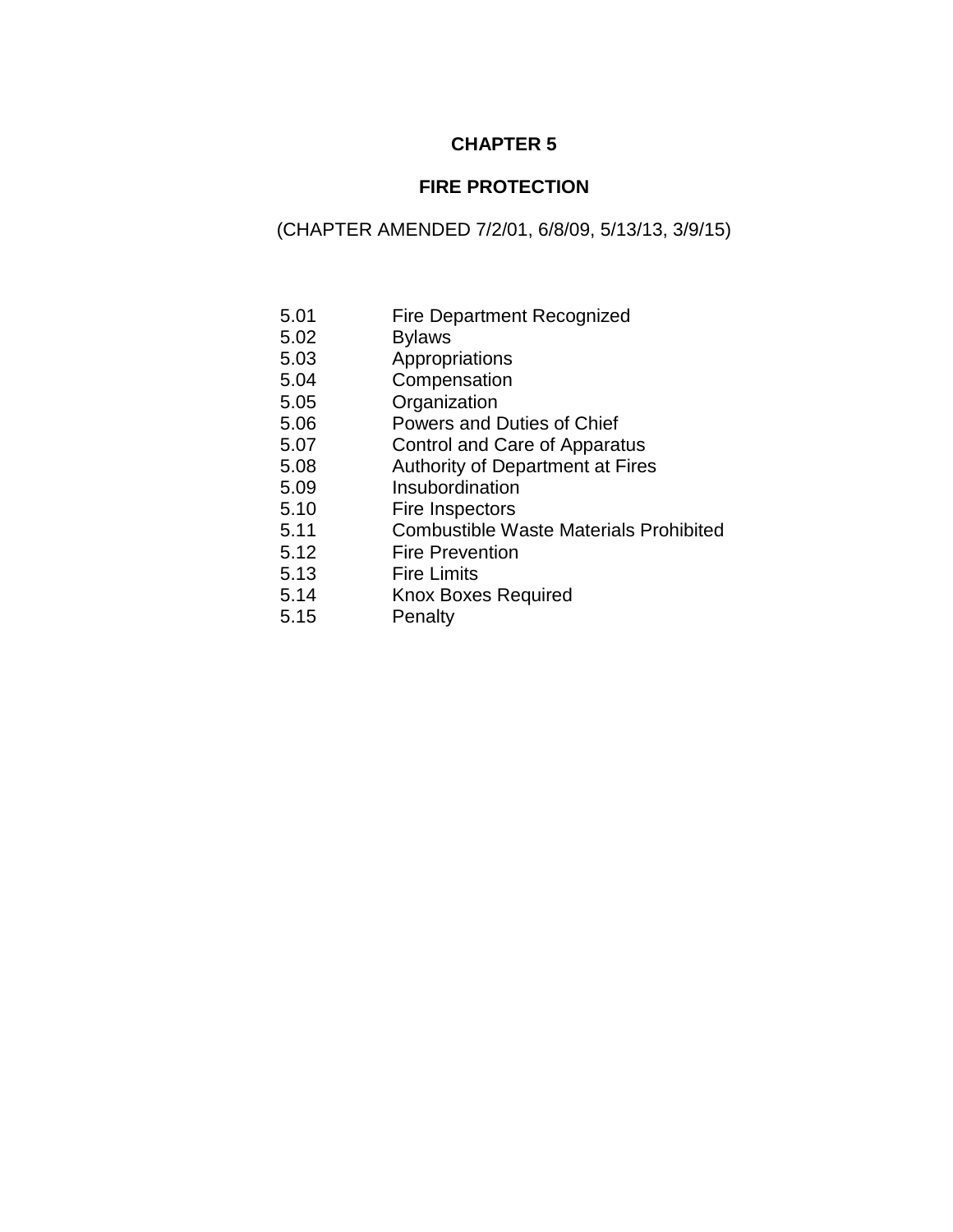## 5.01 **FIRE DEPARTMENT RECOGNIZED**.

The Valders Fire Department is officially recognized as the Fire Department of the Village and the duties of fire-fighting and fire prevention are delegated to such Department.

(2) This ratification and acceptance of the joint action ordinance shall constitute a mutual agreement between the Village of Valders and the County of Manitowoc as provided by Section IX of such joint action ordinance.

## 5.02 **BY LAWS**

The Fire Department shall adopt bylaws for its control, management and government and for regulating the business and proceedings of the Department, which bylaws, after adoption by a 2/3 vote of the member of the department shall be in effect. Amendments shall be adopted in the same manner.

## 5.03 **APPROPRIATIONS**.

The Village Board shall appropriate funds for the Fire Department operations and for such apparatus and equipment for the use of the Fire Department as the Board may deem expedient and necessary to maintain efficiency and properly protect life and property from fire.

5.04 **COMPENSATION**. The officers and members of the Fire Department shall receive such compensation from the Village as may from time to time be fixed by the Village Board.

#### 5.05 **ORGANIZATION**.

(1) GENERALLY. The organization and internal regulation of the Fire Department shall be governed by the provisions of this chapter and by such bylaws adopted by the Department as are approved and adopted by 2/3 vote of the members of the Department, except as is otherwise provided by law or ordinance.

(2) COMPOSITION. The Fire Department shall consist of the following officers: one Chief, First and Second Assistant Chief, a Captain and Lieutenant for each company, a Safety Officer and a Secretary Treasurer, and as many Drivers and Firefighters as may be appointed by the Chief.

#### (3) SELECTION OF OFFICERS.

(a) Elected Officers. The election of officers as the bylaws may require shall be held at the December meeting of the Fire Department the manner provided in the bylaws. In case of any vacancy, the Chief shall appoint a member in good standing to fill the office until the next annual election.

(b) Appointment of Chief. The Chief shall be appointed by a majority vote of the Village Board; upon recommendation of 2/3 majority vote of the Fire Department. Upon creation of a vacancy in the office of Chief, the ranking officer shall perform the duties of the Chief until such vacancy has been filled as in §5.05(3) (b) of this code.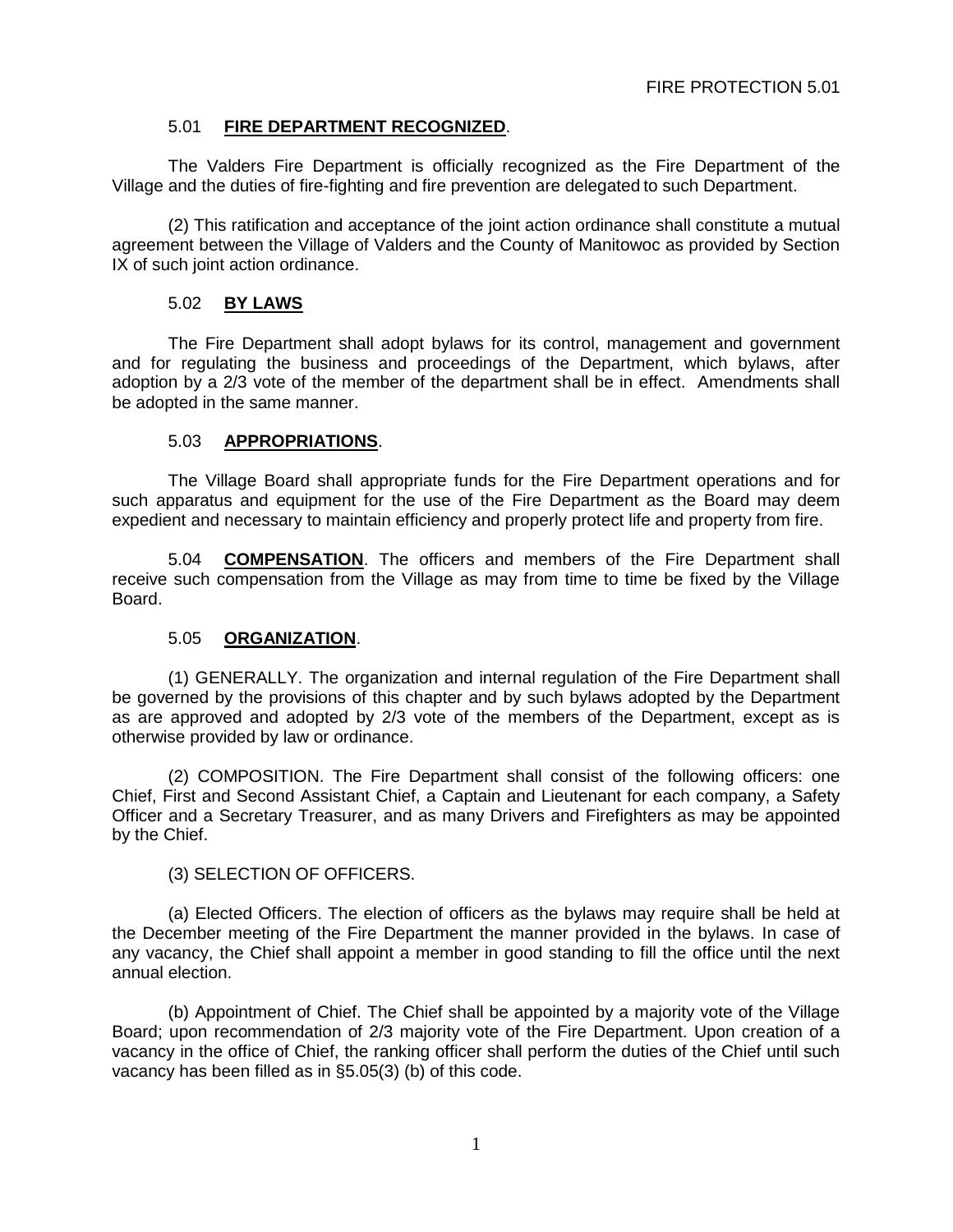(c) Tenure. The Chief and Assistant Chiefs shall immediately assume office and shall hold office until removed for cause after a hearing by action of 3/4 of the members of the Village Board unless his services be sooner terminated by resignation or death.

(4) MEMBERSHIP.

(a) Application; Confirmation. Any person desiring to be a member of the Fire Department may file an application in such form as the Department may require. Each applicant shall also file a certificate of physical fitness from such physician as the Chief may designate.

(b) Resignations. Resignations from the department when obtainable in writing shall take the same course as applications for and appointments to membership and shall be kept on file.

#### 5.06 **POWERS AND DUTIES OF CHIEF**.

(1) GENERAL SUPERVISION. The Chief shall have the general supervision of the Fire Department, which supervision shall be subject to and not conflict with this chapter and the bylaws of the Fire Department and shall enforce a rigid observance of this chapter and the bylaws. He shall be responsible for the personnel and general efficiency of the Department.

(2) COMMAND AT FIRES. A commanding officer shall be present at all fires and shall have complete command of, and entire responsibility for all firefighting operations, plan the control of the same, observe that the Department does its duty, grant leaves of absence at a fire when he deems it proper and see that the firefighting apparatus is kept in proper condition at all times.

(3) DISCIPLINARY ACTIONS. The Chief may demote or expel any officer or member of the Fire Department for neglect or refusal to perform department duties, subject to an appeal from such demotion or expulsion to the Village Board as defined in §5.09.

(4) DEPARTMENT BUDGET. The Chief shall prepare annually by October 15, and file with the Clerk/Treasurer a detailed estimate of appropriations needed for the conduct of the Fire Department during the ensuing fiscal year for approval by the Village Board.

(5) ENFORCEMENT OF FIRE PREVENTION ORDINANCES. (Am 6/8/09) The Fire Chief shall enforce all fire prevention ordinances of the Village and the Village adopts by reference the most current State of Wisconsin Administrative Department of Commerce chapters pertaining to fire prevention and its referenced National Fire Protection Association codes and standards.

(6) NFIRS REPORTING. The Chief shall report to NFIRS (National Fire Incident Reporting System) and keep record of such report. Reports of every fire to which the Department was called and shall enter in each report the locality of the fire, the time the alarm was received, the cause of the fire, where the fire started, extinguishment and equipment used, the estimated fire loss, the time the fire was extinguished, the names of the firefighters responding and any general remarks pertaining to the incident.

(9) APPARATUS INVENTORY. The Chief shall keep an inventory of all apparatus and equipment and an inventory of all hose showing dates and results of tests on each, which shall be individually numbered. The Chief shall keep a complete listing of equipment for both the Fire Department and file with the Clerk/Treasurer for insurance purposes.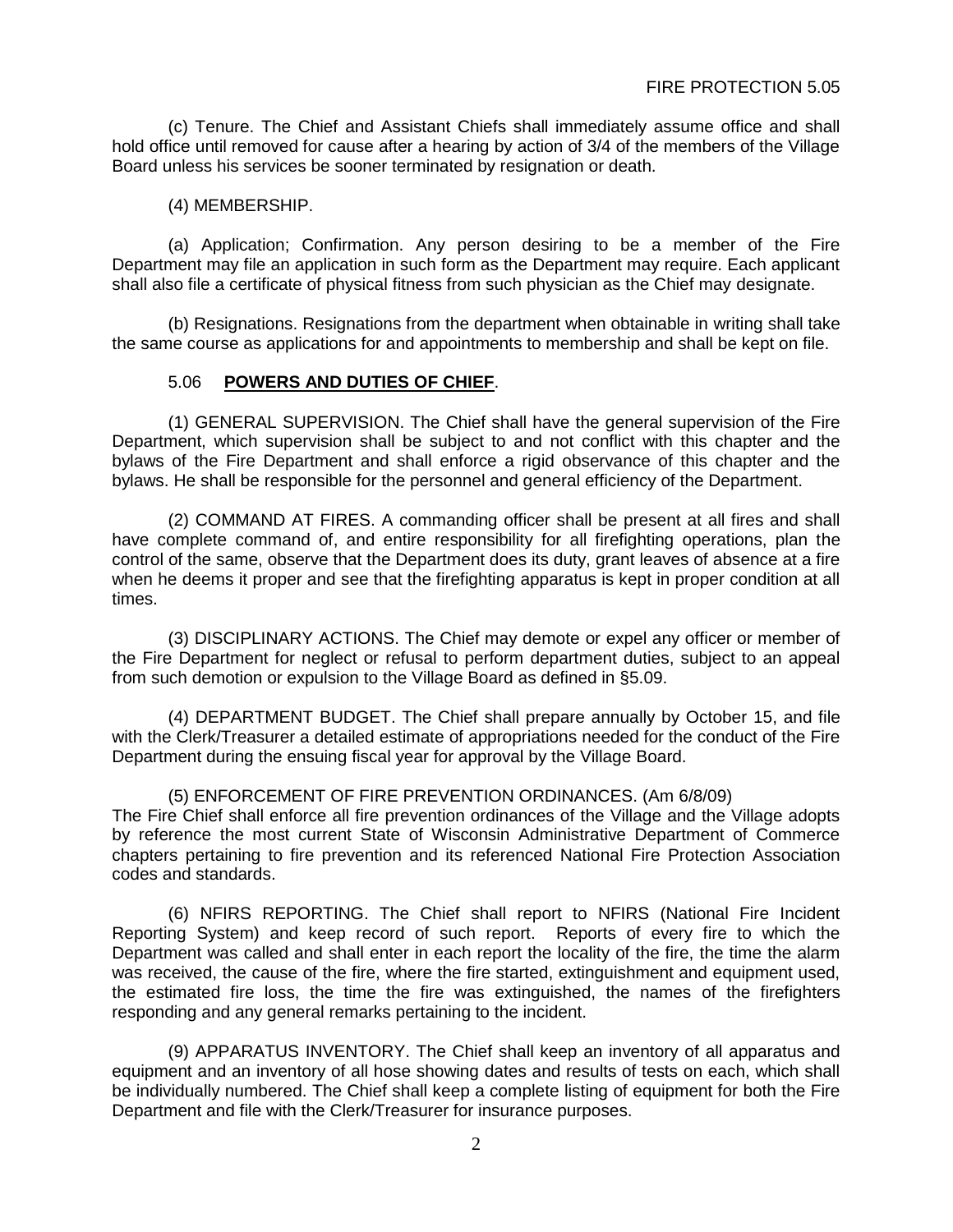## 5.07 **CONTROL AND CARE OF APPARATUS**.

(1) CHIEF RESPONSIBLE. The Chief shall have control of all apparatus used by the Department and shall be responsible for its proper maintenance.

(2) USE. No apparatus shall be used for any purpose except for firefighting or in training therefore, except pursuant to an agreement approved by the Chief. With the approval of the Chief, such apparatus may be used for other purposes within the Village.

(3) DAMAGE TO EQUIPMENT. No person shall willfully damage any hose, hydrant or fire apparatus belonging to the Village; and no vehicle or railroad equipment shall be driven over any unprotected hose of the Fire Department when laid down on any street, private driveway, track or other place to be used at any fire or alarm of fire without the consent of the Department officer in command.

## 5.08 **AUTHORITY OF DEPARTMENT AT FIRES**.

(1) POLICE POWERS AT FIRES. The Chief, Assistant Chiefs, Captains, Lieutenants and Safety Officers in command at any fire shall have full and complete police authority at fires as defined in §213.095 Wis. Stats.

(2) DUTIES OF BYSTANDERS. Every person who is present at a fire shall be subject to the orders of the Chief or Officers in command and may be required to assist in fighting the fire or in removing or guarding property. Such officer may cause the arrest of any person who refuses to obey such orders.

5.09 **INSUBORDINATION**. Any Member or Officer of the Department who has been expelled or demoted for any offense or neglect of duty or insubordination at any fire or drill may appear before the Village Board and state why such penalty should not be confirmed. The Village Board may, by a 3/4 vote of the members, order the Chief to reinstate the Member or Officer. The Secretary-Treasurer of the Department shall report the name of each person expelled or demoted to the Village Board. See also §5.06(3) of this chapter.

#### 5.10 **FIRE INSPECTORS**. (Am. 6/8/09)

(1) FIRE INSPECTOR. DUTIES. The Chief of the Fire Department shall hold the office of Fire Inspector with the power to appoint a Deputy Fire Inspector(s), who shall perform the same duties and have the same powers as the Fire Inspector. Whenever and wherever in the Village of Valders any inspection by the Fire Chief or a Deputy reveals a fire hazard, the said Fire Chief or the Deputy is hereby invested with authority to serve a notice, in writing, upon the owner of the property giving said owner a specified time in which to remove said hazard. In the event that said fire hazard is not removed within the specified time, it shall be deemed a nuisance and the Fire Chief or the Deputy is authorized to have the same removed by the Village and the cost of said removal shall be assessed against the property and if unpaid shall be levied against the property as a special tax.

(2) DUTIES OF FIRE INSPECTOR.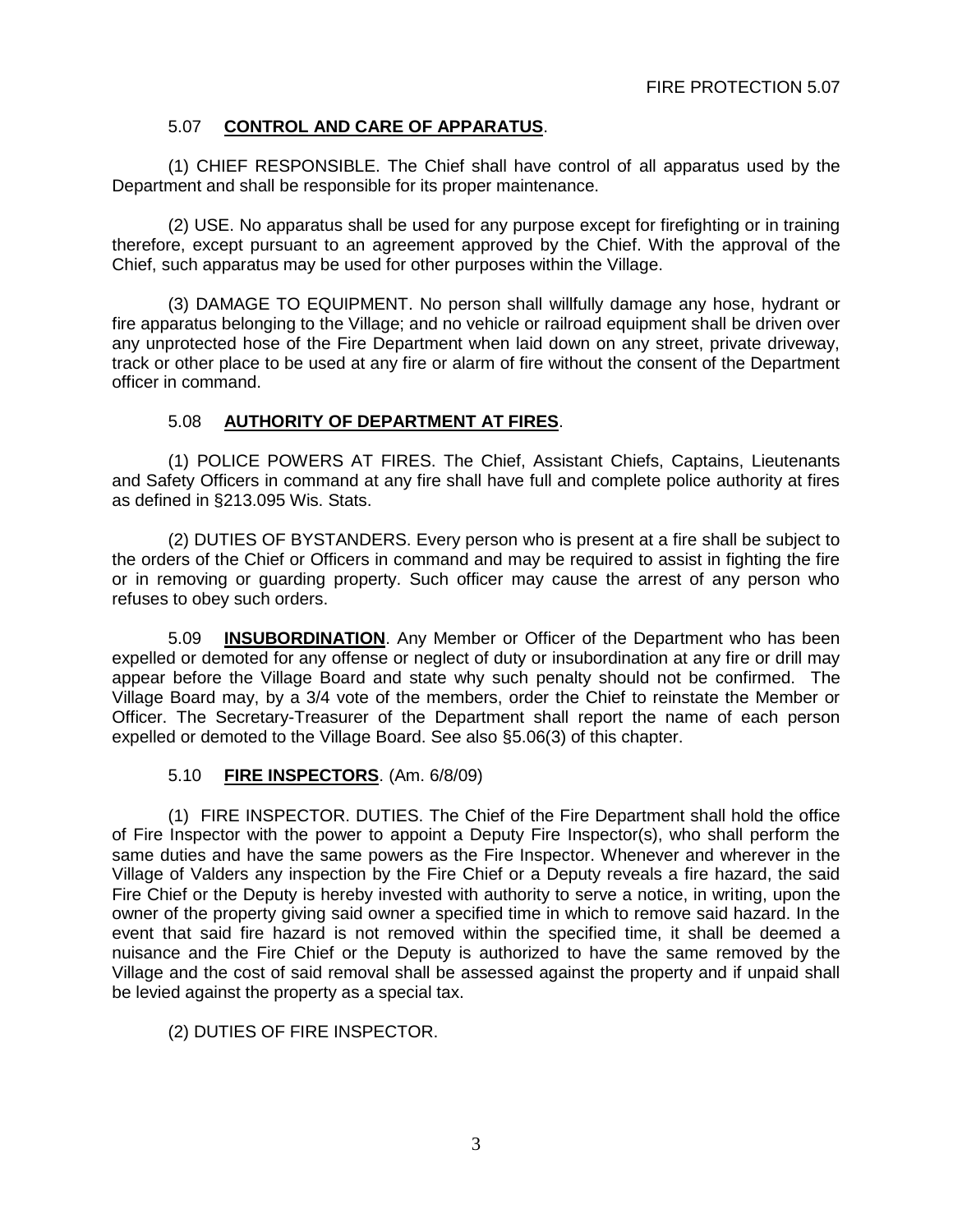(a) Inspections-Remove, Abate Causes, Correct Conditions**.** It shall be the duty of the Fire Inspector of the Village of Valders, in person or by officers or members of the fire department as designated for that purpose, to bi-annually inspect all buildings, premises and public thoroughfares, except the interiors of private dwellings within the Village Limits, for the purpose of ascertaining and causing to be corrected any conditions liable to cause fire or any violations of any law or ordinance relating to the fire hazard or to the prevention of fires and to remove and abate any cause from which immediate danger of fire may be apprehended, and to cause all buildings, chimneys, stove pipes, hearths, ovens, boilers, ash houses and apparatus used in every building which shall be found in an unsafe condition to be immediately and at the expense of the owner thereof put in such condition as not to be dangerous in causing or promoting fires.

b) Inspection Costs. The Valders Fire Department shall charge the following for the cost of an inspection:

> 1st Inspection No Charge 1st Re-Inspection No Charge 2nd Re-Inspection \$50.00 3rd and subsequent Re-Inspection \$100.00 each

(c) Failure to Abate Violations. For any business that has outstanding fire safety violations or fines, the Valders Fire Department shall provide in writing to the Village Clerk the information derived from an Inspection, accompanied by a recommendation to withhold, suspend or revoke, as allowed by law, any license issued by the Village of Valders to a business failing to correct the violations within the time specified by the Valders Fire Department.

(3) REPORTS. Written reports of inspection shall be made and kept on file in the office of the Chief of the Fire Department in the manner and form as required by the State Industrial Commission.

(4) INSPECTIONS. Such inspections shall be subject to the supervision and direction of the State Industrial Commission, which shall upon examination certify to the Commissioner of Insurance after the expiration of each calendar year such city where the inspections for such year have been made, and records thereof have been made and kept on file as required by law.

(5) COMPLAINT. It is hereby made the duty of the Fire Inspector to make complaint of any violation of this chapter.

(6) PENALTY FOR FAILURE TO OBEY ORDERS OF FIRE INSPECTOR. If any person shall obstruct or hinder the Fire Inspector, his/her deputy or any designated Fire Department member in the performance of his/her duty, or refuse to observe any lawful direction given by the Inspector, such person shall, upon conviction, shall be subject to penalty as provided in §25.04 of this Municipal Code.

## 5.11 **COMBUSTIBLE WASTE MATERIALS PROHIBITED.** (Am 6/8/09)

(1) WHERE NOT PERMITTED. No person or persons shall be allowed to remain longer than thirty-six hours, in any alley, or on any sidewalk or premises, within thirty feet of any building, empty boxes, barrels, rubbish, trash, waste paper, excelsior or other like combustible materials.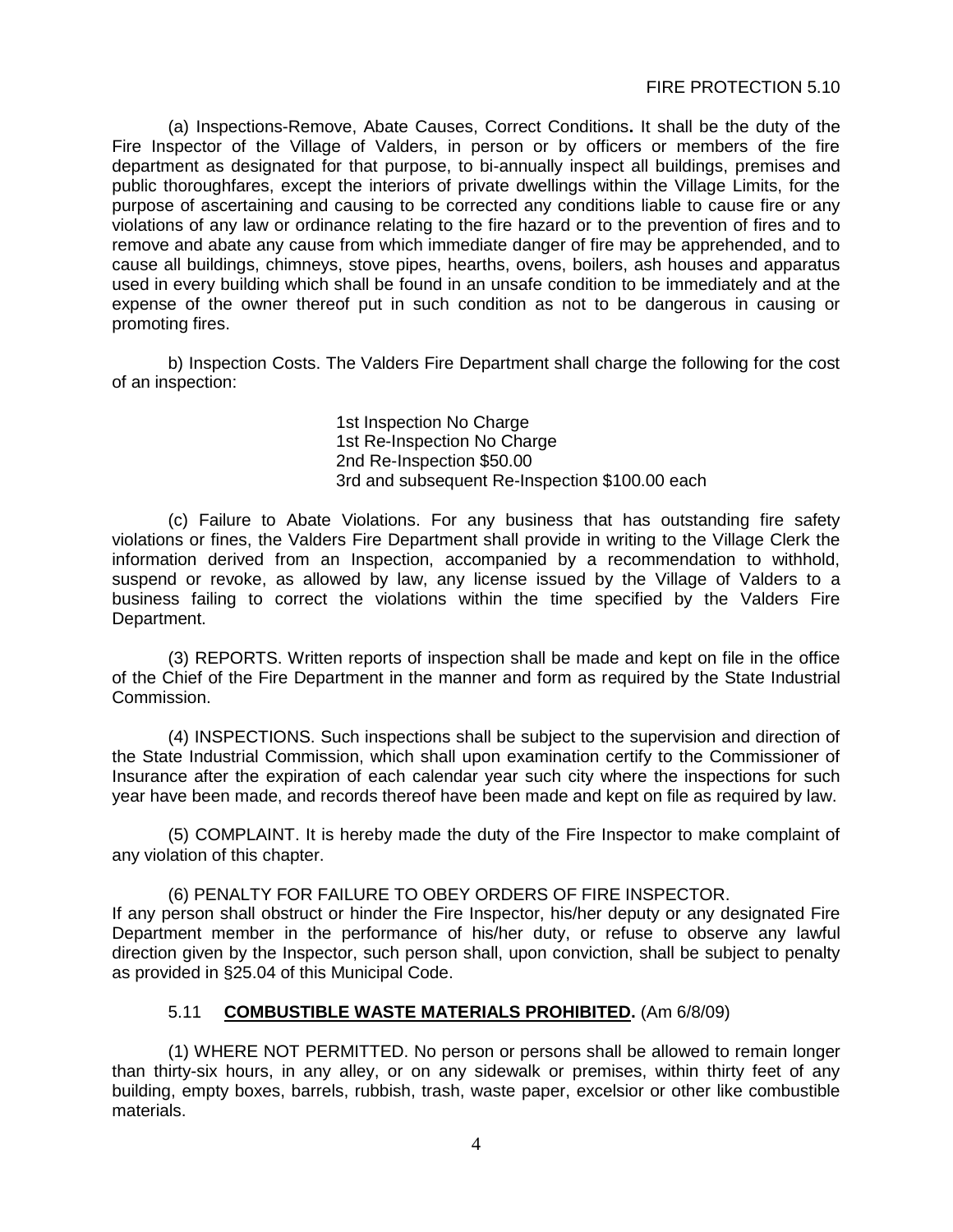(2) ASHES. No person or persons shall be allowed to place ashes within any building in any box, barrel or other wooden container or upon any wooden container or floor.

(3) OILY WASTE OR OILY RAGS. No person shall keep, or permit to be kept, on the premises any oily waste or oily rags, unless at all times when not actually in use such oily waste and oily rags be kept in a metal can with self-closing cover and riveted joints, standing on metal legs which raise the bottom of the container at least five inches above the floor.

(4) INSPECTION BY FIRE CHIEF. All owners or occupants of buildings are required to permit the Chief of the Fire Department or the Chief's deputies to inspect their buildings to see if Subsections (1), (2), and (3) are complied with, and it is hereby made the duty of the Chief of the Fire Department to make such inspection whenever the Chief may suspect a violation of said subsections.

(5) PENALTY. Any person found guilty of any violation of this Section shall be subject to a penalty as provided in §25.04 of this Municipal Code, for each offense, and each twenty-four hours of maintenance of prohibited conditions to constitute a separate offense.

5.12 **FIRE PREVENTION CODE**. (Cr 6/8/09) There is hereby adopted by the Village of Valders for the purpose of prescribing regulations governing conditions hazardous to life and property from fire or explosion, that certain code known as the Fire Prevention Code recommended by the American Insurance Association, being particularly the 1970 edition thereof and the whole thereof, save except such portions as are hereinafter deleted, modified or amended by Section 3 of this ordinance.

(1) ESTABLISHMENT AND DUTIES OF BUREAU OF FIRE PREVENTION.

(a) The Fire Prevention Code shall be enforced by the Bureau of Fire Prevention in the Fire Department of the Village of Valders which is hereby established and which shall be operated under the supervision of the Chief of the Fire Department.

(b) The Chief of the Fire Department may detail such members of the Fire Department as inspectors as shall from time to time be necessary.

(c) A report of the Bureau of Fire Prevention shall be made annually and transmitted to Village President of the municipality; it shall contain all proceedings under this code, with such statistics as the Chief of the Fire Department may wish to include therein; the Chief of the Fire Department shall also recommend any amendments to the code which, in the Chief's judgment, shall be desirable.

(2) DEFINITIONS.

(a) Wherever the word "Municipality" is used in the Fire Prevention Code, it shall be held to mean the Village of Valders.

(b) Whenever the term "Corporation Counsel" is used in the Fire Prevention Code, it shall be held to mean the Attorney for the Village of Valders.

(3) AMENDMENTS MADE IN THE FIRE PREVENTION CODE. The Fire Prevention Code is amended and changed in the following respects: The Fire Prevention Code, when in conflict with State laws and regulations, the State laws and regulations shall be followed.